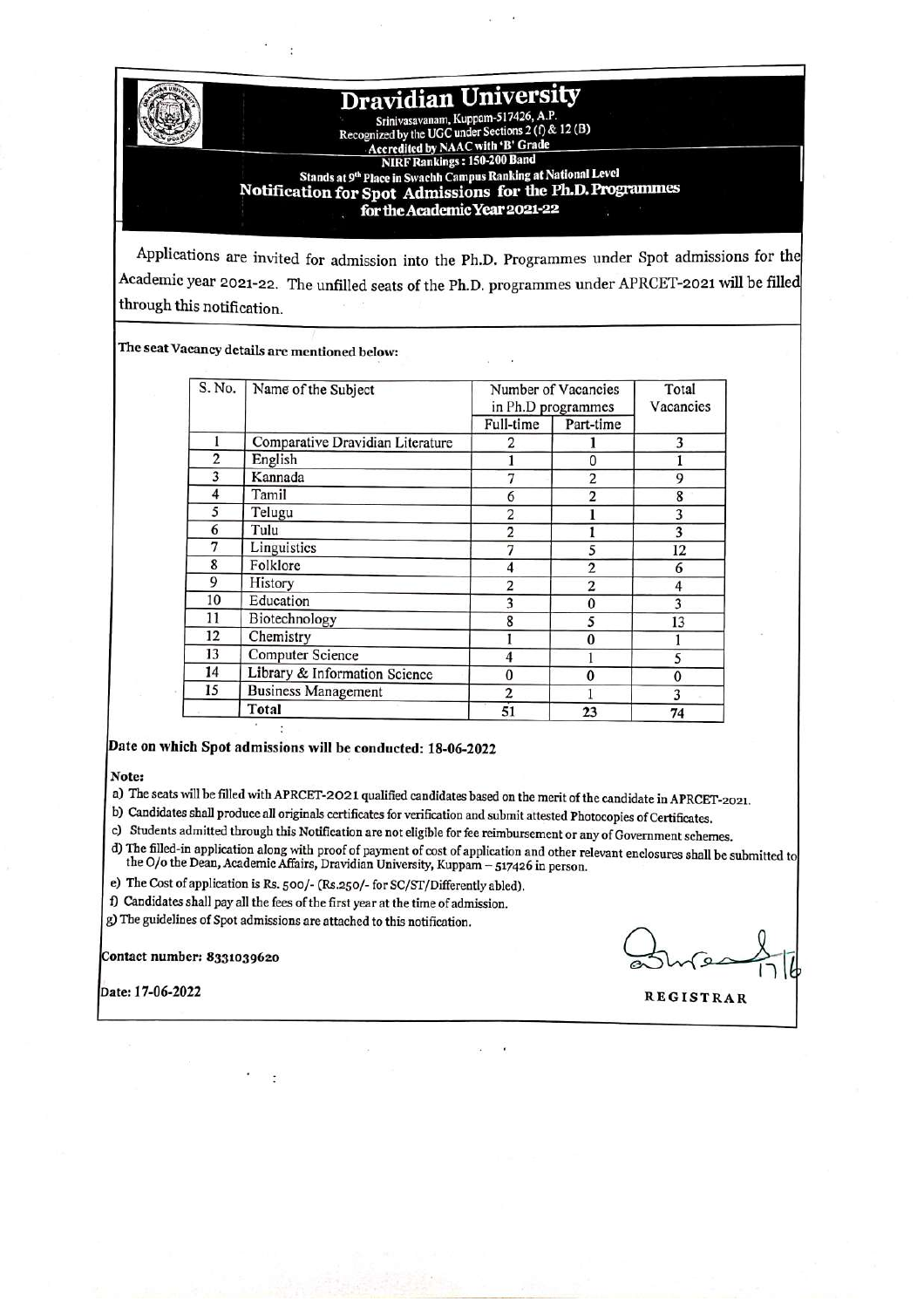# **A.P. STATE COUNCIL OF HIGHER EDUCATION APRCET–2021 ADMISSIONS**

**From 14.06.2022**

**Chairman & Competent Authority A P State Council of Higher Education Mangalagiri**

**To The Registrars All Universities**

Letter No. APRCET–2021/SPOT ADMNS, Dated:14-06-2022 GUIDELINES FOR SPOT ADMISSIONS

Sir,

**SUBJECT**: APRCET-2021 admissions into Ph.D programs in Universities, Constituent Colleges and research centers in A.P - Communication of guidelines to fill the leftover vacancies during Spot Admissions – Reg. \* \* \*

1. The Registrars of all state funded Universities, in AP state are informed that the first, Second & final phase of APRCET-2021 Admissions are completed.

2. The vacancy position in Ph.D programs after 2<sup>nd</sup> and final phase of web based admission process has been communicated to all the universities.

3. All universities are now requested to fill the unfilled/vacant seats for Ph.D programs for the year 2021 through Spot admissions.

4. The Vacancies under Spot admissions shall be filled with the candidates qualified in APRCET-2021 only and satisfying the prescribed educational qualifications as per the university norms.

5. Spot admissions shall be made purely based on the merit of the candidate in APRCET-2021

6. The Registrars are requested to comply for conducting spot admissions with the following sequence of operations:

a) Issue notification in the news papers and place the notification in the university web site with schedule and other details

b) 25% of the seats in each program shall be reserved for Category-1 candidates (Candidates qualified in UGC-NET (Including JRF)/UGC-CSIR-NET(Including JRF)/SLET/, other fellowships, Engineering students with valid GATE score (with stipulated period of time), Pharmacy students with valid GPAT Score (with stipulated period of time), and FDP/Teacher Fellowship holders or who have passed M.Phil Programme). 75% of seats are reserved to category-2 candidates.

c) The left over seats in category-1 shall be converted to category-2.

d) Eligibility for admission into a Ph.D program shell be as prescribed educational qualifications given in APRCET-2021 Notification.